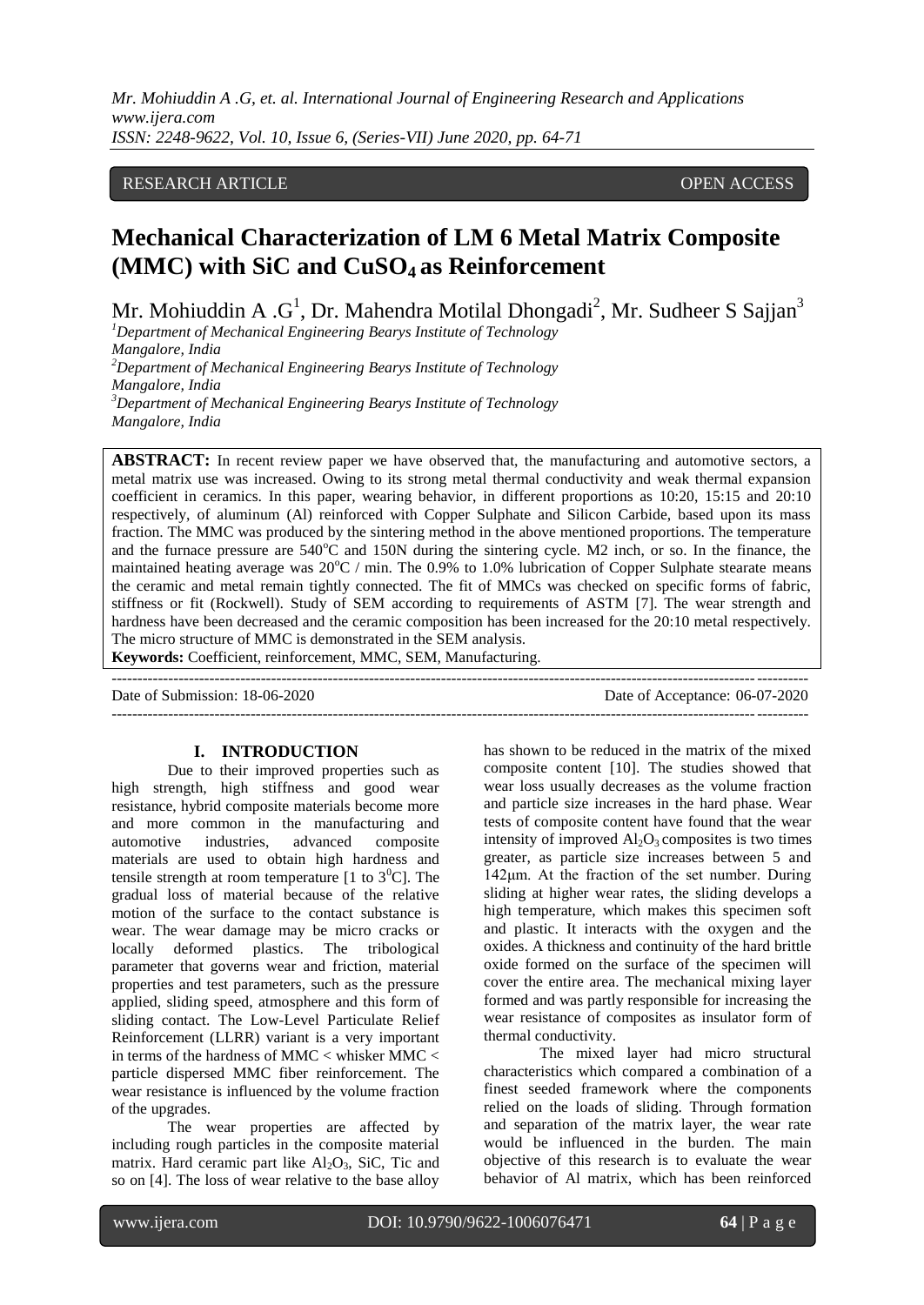continuously by two different types of particles like  $SiC$  and  $Al_2O_3$ . For the development of hybrid metal matrix composite goods, the vacuum sintering oven is used. A pin on the disc wear tester examines the effects of  $\overline{A}$ l<sub>2</sub>O<sub>3</sub> & SiC adding on the reinforcement and the load used in the dry slider metal wear of composite [7]. The particle distribution is examined for the micro structure of the specimen, and the worm surface has been examined by SEM.

It is necessary to uni formalize the distribution of the strengthening material in the matrix and to maximize the solder ability or bond between these substances. Industrial technology is growing fast and the need for materials is growing. For the production of AMCs with aluminum as a matrix and silicon Carbide as an enforcement, the current study uses stir casting method [8].

# **II. LITERATURE SURVEY**

**A. M. S. Hamouda et.al.** Review provides on "Making and characterization of particulate enhanced Aluminum silicon composite matrix" [5] and the quartz particulate enhanced LM6 alloy composite value was calculated, and it was found to be that slowly by that the enhancement step. They found that with the addition of quartz particulates the tensile strength of the composites decreases. The article is also well featured in the joining of the particulate matrix and design studies performed to explain the mechanical activity and the fractograms used (SEM) in the treated composite materials.

**H. S. Arora, H. Singh & B. K. Dhindaw,** presented a Report on "Major impetus of FSP technology for Aluminum and Magnesium alloys, Composite Manufacturing using friction stir Processing [6]," which outlined FSP's current status in composite production. He has said that FSP 's effective use of the methodology in surface and bulk composites development strongly confirms it in the composite manufacturing sector. He also acknowledges that more research in this field and a deeper understanding of the process characteristics will also pave the way for this technology's commercial success.

**R. Ramesh, N. Murugan,** submitted the paper "Aluminum 7075 – T651 alloy / B4C 4 percent volume micro-structure and material characteristics. Surface composite through friction stir processing" [7] and found that, using three passes, the composite surface manufactured at a rotation rate of 500 rpm has produced a good processed surface composite at a speed of 60 mm / min. In addition, the amount of grain in the nugget zone decreases with increased rotational velocity at a particular traverse velocity. Furthermore, he found that the average friction stir hardness was 1.5 times higher than that of base metal Aluminum 7075 – T651.

**K.L. Meena et al.** presented with a paper titled "An examining mechanical properties of Al / SiC MMC's Developed" [8], which showed that SiC particles were relatively uniformly distributed in Optical micrographs. With the growth of reinforced size and weight fraction of SiC particles, tensile strength increases. An rise in the improved particulate size and weight fraction of SiC particles often increases the field extension and percentage reduction. With increasing reinforced particle size and weight portion of SiC particles, hardness (HRB) and density increases. Impact Strength decreases when the particle size is strengthened and increases when the SiC particle size is increased.

**N. Altinkok, Ozsert & F. Findik**, presenting a paper on  $\text{Al}_2\text{O}_3$  / SiC Aluminum reinforced MMCs produced by stir casting processes for dry sliding wear'[9], hybrid and bimodal particle reinforcement found that weight loss decreased particularly when SiC powder with wide grain sizes was used. She has done a fine alumina part reinforcement phase within the Aluminum matrix (A332) in addition to the coarse SiC particle reinforcement. He also stated that combining hybrid and bimodal particles improves the composite's strength with respect to the smaller composite.

**Dharmpal Deepak, Ripandeep Singh Sidhu, V.K Gupta,** presentation of the paper on "Preparing 5083 Al SiC composite surface by friction stir processing with its mechanical characterization" [10] reveals the substantial increase in hardness of the surface composite developed in FSPed sample layer resulting from doping of 5083 Al with solid SiC particles by FSP. Given its greater strength, the wear tolerance of the FSPed sample is less than that of 5083Al. Low friction levels and higher friction intensity during wear testing of the FSPed sample can be due to this effect.

**M. L. Ted Guo & C.Y.A.Tsao**, presented in a paper on 'Semisolide powder-densification method tribologies of the self lubrifying Aluminum / SiC / graphite hybrid composites'[11], hardness decreases monotonously with the amount of the added graphite fracture energy decreases with increasing amounts of the addition of graphite. Coefficient of friction. Decreases with the increase in percent of the added graphite. As the percentage of graphite addition increases, the amount of graphite released on a wear surface increases [3]. Graphite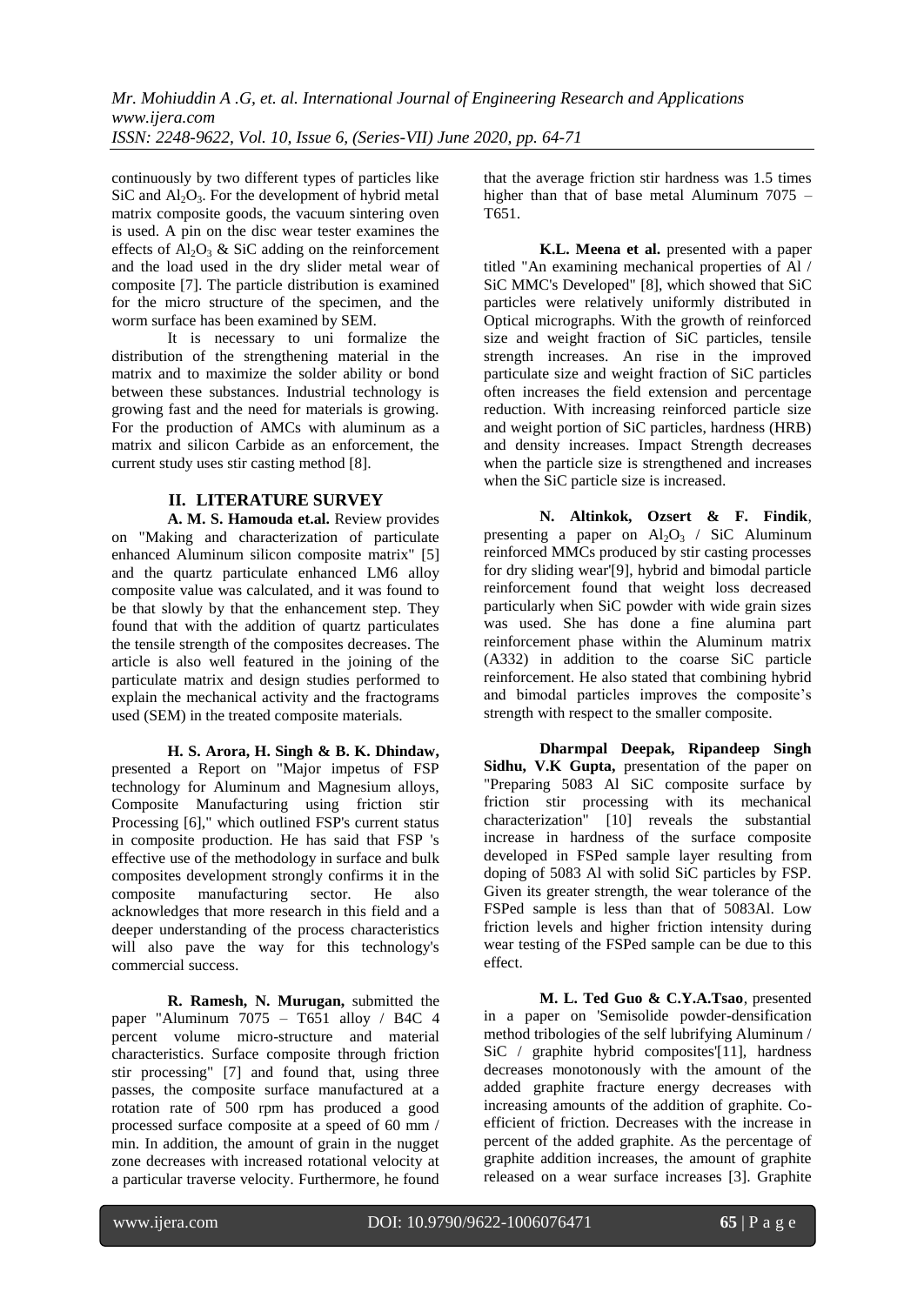released from composites bonded the counter parts on the wear surfaces but the volume is small and the amount bonded for different graphite is not significantly differentiated.

**M. Asif, K. Chandra & P.S. Misra,**  presented the paper "Development of composites for heavy duty Aluminum-based metal matrix composites" [4] and the dry sliding wear behaviour, enhanced by carbide silicone particles and by graphite, of Aluminum alloy based components. The results show that hybrid composite wear rate is lower than binary composite usage. With increased load and distance, the wear rate decreased. It also compares the results of the composites proposed with composites based on the iron metal matrix with<br>corresponding test parameter values. The corresponding test parameter values. The comparative analysis indicates that the composites introduced have a decreased stress, lower temperature increase and a small degree of noise.

**Farshad Akhlaghi, S.Mahdavi,** submitted a paper on "The Effect of SiC Content on the Tribological Properties for Hybrid Al / Gr./SiC Metallurgical Compounds"[10], in which graphite acts as a solid lubricant and reduced the friction coefficient. However, it decreases the composite's mechanical properties. In such hybrid composites, the strong siC particles improve stiffness and strength to compensate for the impact of graphite that are reduced. Powdered metallurgy  $(P / M)$  is an effective manufacturing technique for such MMCs, although it takes a fairly long mixing period to obtain a consistent graphite and SiC particle distribution in the matrix alloy [2]. The al  $/$  gr  $/$  sic compacts were made by cold pressing various pudding mixtures and the effects of sic contents were investigated after the sintering of the resulting hybrid composites on their density, microstructure, hardness and wear properties.

**J.Jenix Rino, D.Chandramohan, K.S.Sucitharan,** a paper on the "Information on the development of hybrid-reinforced composites in metal-aluminum metal material"[14] shows that the stir casting method allows for a successful synthesis of composites in aluminum alloy matrix strengthened with hybrid. The important process parameter are the synthesis & characterization of the hybrid composite by stir casting, the design and location of the mixer, speed and time of mixing, the temperature of melting and filling, the temperature of particle preheating, the incorporation rate, the type and size of mold and the reinforcement part. The compound hardness, toughness, strength, corrosivity and wear resistance will be increased further by added hybrid enhancement instead of single enhancement.

## **III. RAW MATERIAL**

# *1. ALUMINUM MATRIX MATERIAL*

The name aluminum comes from the former name of alum (potassium aluminum sulphate), which was aluminum. Aluminum is the most common element on the globe, containing well over 8 per cent of the earth's surface. After oxygen and silicone, it is the third most common element. Aluminum is lightweight, strong, recyclable, resistant to corrosion and essential to everyday life. Aluminum goods are just as common in our lives and developed ecosystems. Aluminum has been the preferred commodity for a wide variety of products and services since its industrial development started just over a hundred years ago [9]. A smooth, lightweight metal is aluminum. It's dull silvery, due to a thin oxidizing layer that quickly forms when exposed to air. Non-magnetic, non-sparking aluminum (as metal).

It is very sensitive such that a thin yet similarly safe oxide film occurs easily in the atmosphere. That's why it is highly corrosion resistant. Anodization with a special procedure, i. e. The oxide protected surface of aluminum, even reinforced and made more resistant to corrosion, can be an electrolytic oxidation process. It's soft, silver and white metal. Aluminum is the third highest in the Earth's crust, following the oxygen and silicon, and the richest in metal. It constitutes the solid surface of the Earth about 8 percent by weight. Aluminum has a unique and unsuperb combination of characteristics which make the structural material versatile, highly usable and attractive. The light of aluminum is one-third the steel density, 2.700 kg / m3. Depending on alloying and processing methods, aluminum is solid with a tensile strength of 70 to 700MPa. The correct alloy and material extrusions are as durable as structural steel.

The Young's aluminum module is a third of steel module  $(E = 70,000$  MPa). In order for an aluminum extrusion to achieve the same deflection as a stain profile, the moment of inertia must be three times greater. In air interaction, a thin layer of oxide has been developed, offering excellent corrosion safety even in corrosive environments. The surface treatments such as anodizing or powder coating can further strengthen this layer. Even when compared to copper, thermal and electrical conductance are very good [7]. For comparison, about half the weight of an equal copper conductor is on an aluminum conductor. Together with other metals, aluminum has a relatively small linear expansion coefficient. At design stage, this should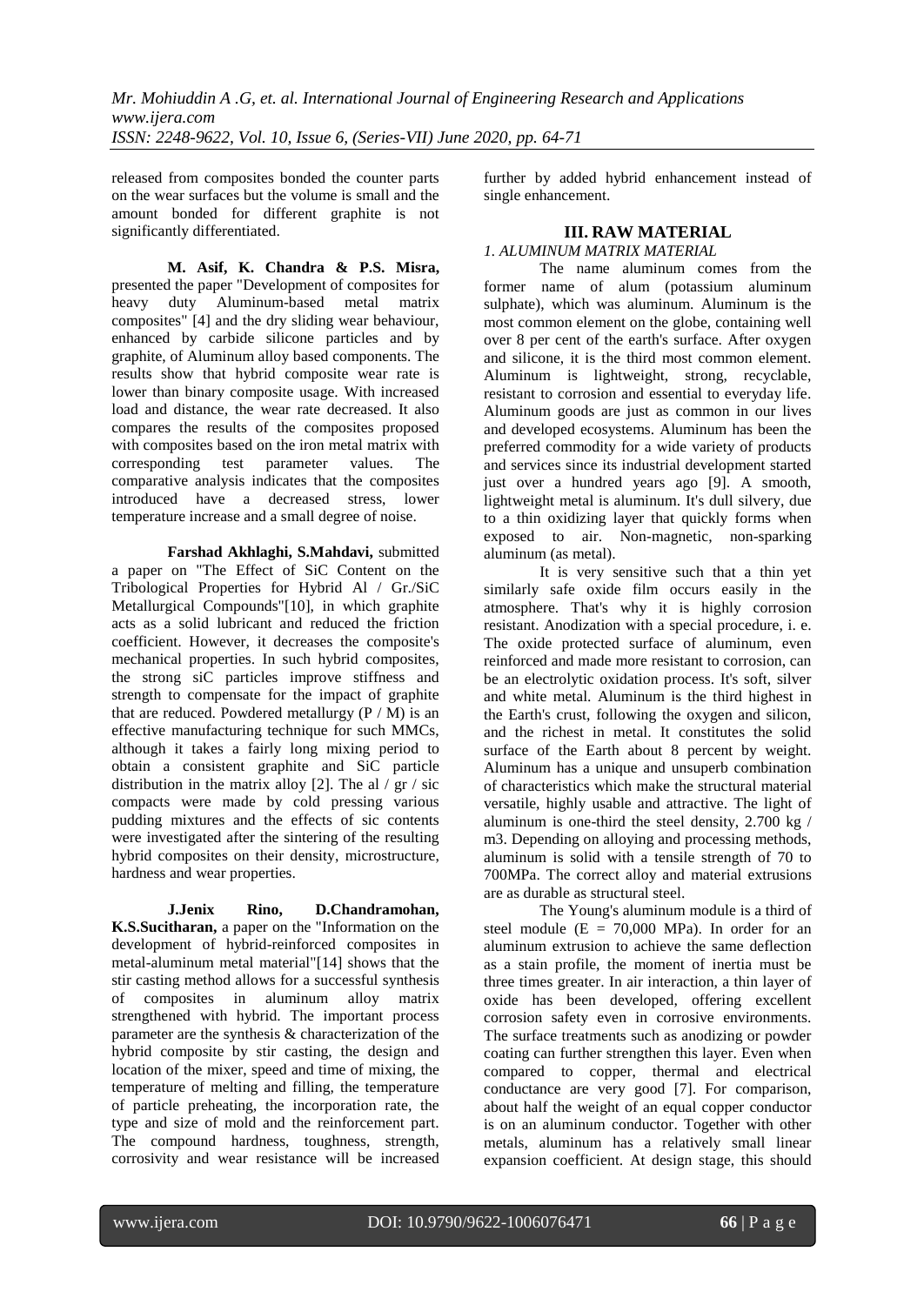be considered in order to compensate for expansion differences.

### *2. ALUMINUM MATRIX SELECTION*

MMC materials have numerous superior characteristics, which are unreinforced,: improved power, greater elastic frame, better service temperature, better wear resistance, weak electrical and thermal conductivity, low thermal expansion coefficients and a strong vacuum environmental resistance. The best matrix and reinforcement preference will accomplish these properties.

#### *3. SILICON CARBIDE REINFORCEMENT ELECTION*

Silicium carbide particles are added in total 5-25% by weight. The physical and mechanical properties measured includes: densities, porosity, ultimate tensile strength, yield strength, durability values, and energy impact were then examined for the alloy particulate-composite microstructure. The results revealed that, addition of silicon carbide reinforcement, increased the hardness values and apparent porosity by 75 and 39 percent , respectively, and decreased the density and impact energy by 1.08 and 15 percent , respectively, as the weight percent of silicon carbide increases in the alloy [8]. The yield strength and final strength of the tensile increases respectively by 26.25 and 25% to a maximum 20% added silicone carbide. The distribution of strong and weak ceramic phases in the ductile metal matrix is the cause of these changes in intensity and hardness ratios.

### *4. ALUMINA*

Aluminum oxide, with a chemical formula  $Al_2O_3$ , is a chemical compound of aluminum and oxygen. The most common occurrence is the occurrence of several oxides of aluminum and aluminium (III) oxide. It is generally called alumina and may, depending on certain shapes or applications, also be called aloxide, aloxite, or alund. The mineral corundum, which are precied by ruby and saphir type, typically forms in its crystalline polymorphic form α-Al2O3. Applying strong ionic interatomical connection, Aluminum Oxide, commonly known as alumina, has its desirable material properties. It can exist in several crystalline phases all of which revert at high temperatures to the most stable hexagonal alpha phase.

In order to improve the specific desired material properties, the composition of the ceramic body can be changed. An example could be added to improve hardness and color by adding chrome oxide or manganese oxide [11]. Additional additions can also be made to improve the facility and consistency for the brushed and welded assembly of the metal films fired into the ceramic. In the family of electronics ceramics aluminum is one of the cheapest and most common stuff. The raw materials from which this high-performance technical grade ceramic is produced are readily available and affordable, which means that the manufactured alumina forms cost good value. It is not surprising that fine grain technical grade alumina has a wide range of applications with an excellent combination of properties with an attractive price.

### *5. ALUMINA REINFORCEMENT SELECTION*

Under reducing, inert and high vacuum conditions, highly pure alumina can withstand very high temperature. They remain strong chemical tolerance and wear and abrasion immune to high temperatures. The products of alumina can endure a temperature of up to 1750° C.

| <b>PHASE</b>                       | <b>SOLID</b>                  | <b>SOLID</b>         | <b>SOLID</b>                  |  |
|------------------------------------|-------------------------------|----------------------|-------------------------------|--|
| <b>MOLECULAR</b><br><b>FORMULA</b> | A <sub>1</sub>                | <b>SiC</b>           | $Al_2O_3$                     |  |
| <b>APPEARANCE</b>                  | <b>WHITE</b><br><b>POWDER</b> | <b>BLACK POWDER</b>  | <b>WHITE</b><br><b>POWDER</b> |  |
| <b>DENSITY</b>                     | $2.8$ g/cm <sup>3</sup>       | 3.22 $g/cm^3$        | $3.76$ g/cm <sup>3</sup>      |  |
|                                    | 934K, 7                       | $2731^0C$ , 4        | $2097^0C$                     |  |
| <b>MELTING POINT</b>               | $60^0C$                       | $49^0C$              | 2370 K                        |  |
|                                    | $1220^0F$                     | $51^0$ F             | $3805$ <sup>o</sup> F         |  |
|                                    | $2500^0C$                     | $3581^0$ C           | $2978^0C$                     |  |
| <b>BOILING POINT</b>               | 2774K                         | 854K, 64             | 51K, 5391                     |  |
|                                    | $4551^{0}F$                   | $54^0$ F             | F                             |  |
| <b>QUANTITY</b>                    | 501 <sub>g</sub>              | 251 <sub>g</sub>     | 251 <sub>g</sub>              |  |
| <b>SIZE</b>                        | 401 mesh                      | 401 mesh             | 401 mesh                      |  |
| <b>PURITY</b>                      | 99.6 % (Metal                 | 99.6 % (Metal Basis) | 99.6 % (Metal                 |  |
|                                    | Basis)                        |                      | Basis)                        |  |
|                                    |                               |                      |                               |  |

**TABLE No. 1:** PHYSICAL COMPOSITION OF RAW MATERIAL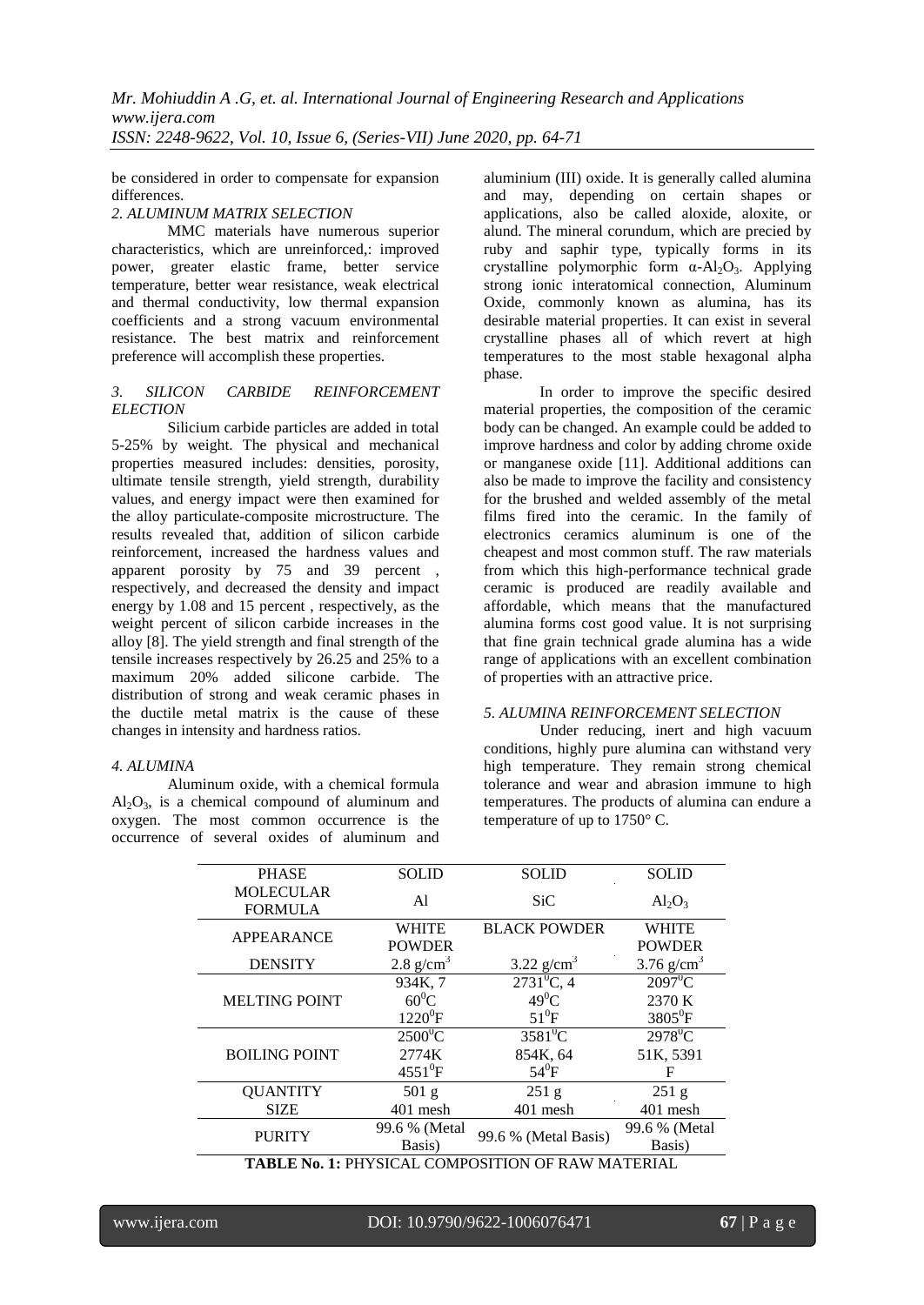*Mr. Mohiuddin A .G, et. al. International Journal of Engineering Research and Applications www.ijera.com*

| Sl No                                             | Al $%$ | $SiC\%$ | $\mathrm{Al}_2\mathrm{O}_3\%$ | % $q$ | Wt of<br>$\mathrm{Al}(g)$ | Wt of<br>SiC(g) | Wt of<br>$\text{Al}_2\text{O}_3(g)$ | <b>Total Mass</b><br>(g) |
|---------------------------------------------------|--------|---------|-------------------------------|-------|---------------------------|-----------------|-------------------------------------|--------------------------|
|                                                   | 71     | 19      |                               | 96    | 11.98                     | 3.43            | 1.73                                | 17.15                    |
|                                                   | 71     | 15      | 16                            | 96    |                           | 2.58            | 2.59                                | 17.26                    |
|                                                   | 71     | 10      | 20                            | 96    | 12.16                     | 1.74            | 3.48                                | 17.37                    |
| <b>TABLE No. 2: WEIGHT COMPOSITION OF SAMPLES</b> |        |         |                               |       |                           |                 |                                     |                          |

*ISSN: 2248-9622, Vol. 10, Issue 6, (Series-VII) June 2020, pp. 64-71*

#### PREPARATION OF HYBRID METAL MATRIX COMPOSITE MATERIAL

Sintering processes are used in the preparation of aluminum metal matrix (Al+SiC) and aluminum metal hybrid metal composite (Al+Sic+Al2O3). Powder metallurgy consists of three main production phases, shaping and producing techniques. Physically, the primary material is powdered into numerous small individual particles. The powder then produces a cohesive structure on a weekly basis. The pressure of 10 to 50 tons per square inch is usually used quite similar to the measurements of the item eventually to be produced [5]. In addition, in order to achieve the same compression ratio for more complicated materials, the usage of lower pouches and upper punch is always required, and the final element consists of heat, high temperature and longer setting times.

The technique of metal sintering used for the composite production. Powder must be properly mixed after sintering to achieve the necessary properties. The powder and blender are very finely mixed in this process. The pressure is often minimized by a lubricant and a thinner mixture is obtained [10]. The metal powder is usually mixed to make a uniform blend of 0.5% to 1.5% of the lubricant and of optical alloying element, and metal stearate is usually added to the mix. The compaction is due to the powder shaping in the necessary form. The pressures on the powder will be controlled strictly as low pressure on the component created is very sensitive in nature. The pressure is very high [4]. If the applied pressure is more tit, it could be deformed. Pressure from 1 to 150  $Nm<sup>2</sup>$  in general.



**FIG No. 1: BONDING**



FIG No. 2 : SINTERED **COMPONENT** 

FIG No. 3: **DIE DESIGN** 

| <b>ELEMEN</b><br><b>TLINE</b>   | <b>SAMPLE 1</b>                         |           |        | <b>SAMPLE 2</b> |        | <b>SAMPLE 3</b>                         |  |
|---------------------------------|-----------------------------------------|-----------|--------|-----------------|--------|-----------------------------------------|--|
|                                 | $70\%$ Al –                             |           |        | $70\%$ Al –     |        | $70\%$ Al –                             |  |
|                                 | $20\%$ SiC –                            |           |        | $15\%$ SiC –    |        | $10\%$ SiC –                            |  |
|                                 | $10\%$ Al <sub>2</sub> O <sub>3</sub> - |           |        | 15% $Al_2O_3-$  |        | $20\%$ Al <sub>2</sub> O <sub>3</sub> - |  |
|                                 | Weight                                  | Formula   | Weight | Formula         | Weight | Formula                                 |  |
| Al K                            | 68.8                                    | Al        | 69.4   | Al              | 70.41  | Al                                      |  |
| SiC K                           | 21.0                                    | SiC       | 14.4   | SiC.            | 8.91   | <b>SiC</b>                              |  |
| $\text{Al}_2\text{O}_3\text{K}$ | 9.67                                    | $Al_2O_3$ | 15.7   | $Al_2O_3$       | 21.1   | $Al_2O_3$                               |  |
| Mg K                            | 0.61                                    | Mg        | 0.71   | Mg              | 0.51   | Mg                                      |  |
|                                 |                                         |           |        |                 |        |                                         |  |

**TABLE NO. 3:** MOLECULAR COMPOSITIONS AFTER SINTERING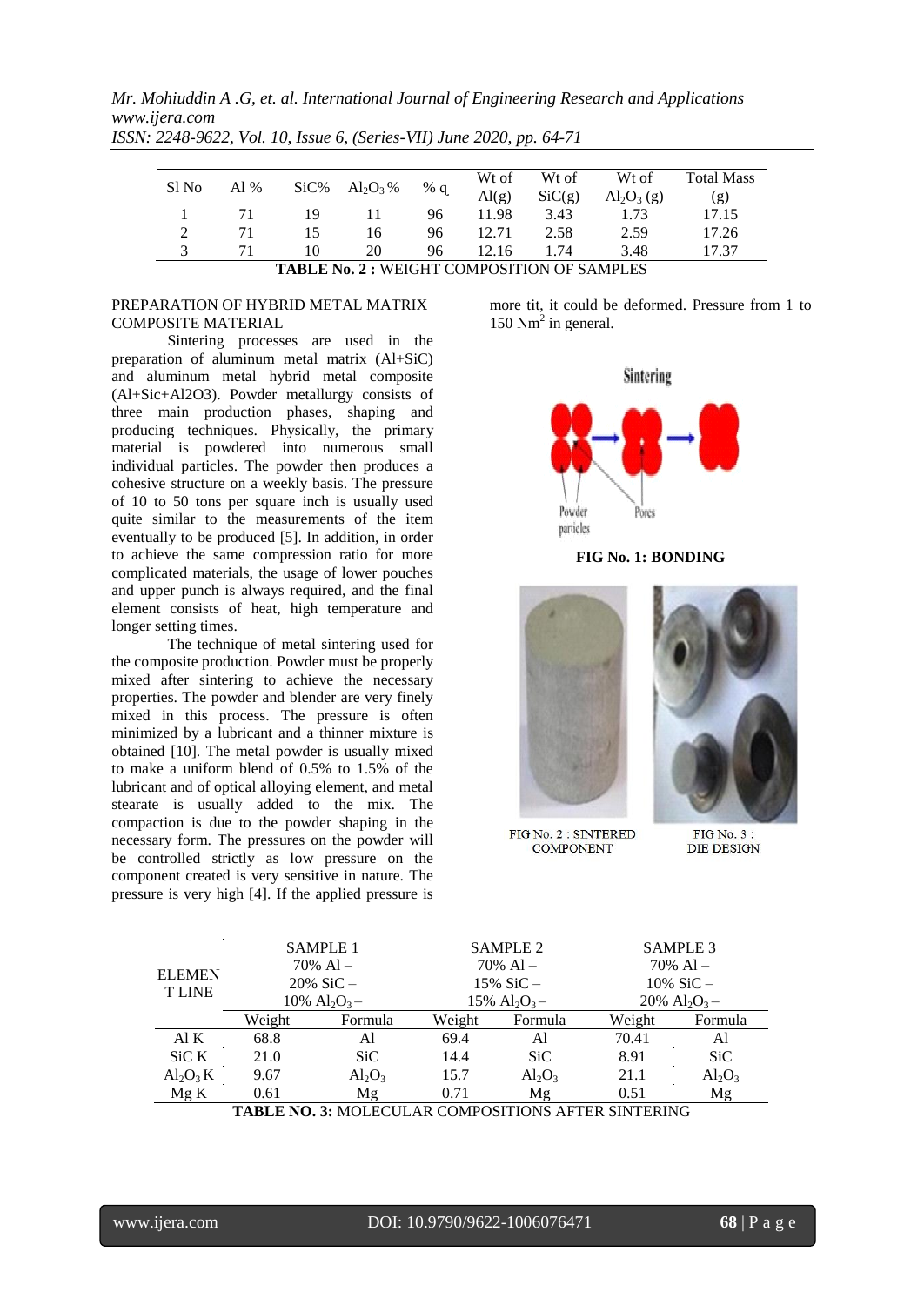## **IV. FINAL RESULT**

1. *HARDNESS OF COMPOSITE MATERIAL*

Hardness, rather than fundamental physical quality, is the hallmark of a substance. It is defined as the indentation resistance, and it is measured by the permanent indentation depth.

Simply put, the narrower the indentation, the harder is the substance when using a defined force (load) and a given indenter [5]. Rockwell's hardness testing method is the most commonly applied, as defined in ASTM E-18.

| Sample No | <b>Material Composition</b>             | Test 1<br><b>HRC</b> | Test 2<br><b>HRC</b> | Test 3<br><b>HRC</b> |
|-----------|-----------------------------------------|----------------------|----------------------|----------------------|
|           | $70\%$ Al –                             |                      |                      |                      |
|           | $20\%$ SiC –                            | 56.12                | 57.32                | 56.01                |
|           | 10% $Al_2O_3-$                          |                      |                      |                      |
| 2         | $70\%$ Al –                             |                      |                      |                      |
|           | $15\%$ SiC –                            | 55.21                | 54.10                | 55.61                |
|           | 15% $Al_2O_3-$                          |                      |                      |                      |
| 3         | $70\%$ Al –                             |                      |                      |                      |
|           | $10\%$ SiC –                            | 53.23                | 53.02                | 54.92                |
|           | $20\%$ Al <sub>2</sub> O <sub>3</sub> – |                      |                      |                      |

#### *2. WEAR RESISTANCE OF COMPOSITES*

Sliding tests are carried out in a pin on a wear test machine at room temperature. The pins are loaded by a dead loading system against the disk. The pins are spherically ended with low-free layers such as carbon coating on the valve train, for example with diamond. The user is typically able in the experiment to control and measure the normal load applied, undirected speed or frequency of oscillation and the environmental parameters, such as temperature, pressure, lubricant pressure. Using a profile meter, wear rates (wear per unit time) are calculated by loss of mass or volume [6]. Although ASTM G99-04 states that a spherical pin can be used to optimize the operation of an actual system with many different specimen geometries. This test is called a trio meter, the machines used to conduct this test.

The wear report indicates the rate of wear of

Sample 1: 70% Al – 20%SiC –  $10\%$  Al<sub>2</sub>O<sub>3</sub> = 0.0018mg/sec for 2N Sample 2: 70% Al -  $15\%$  SiC -  $15\%$  Al<sub>2</sub>O<sub>3</sub> = 0.0021mg/sec for 2N Sample 3: 70% Al –  $10\%$  SiC –  $20\%$  Al<sub>2</sub>O<sub>3</sub> = 0.0022mg/sec for 2N

Since the Resistance of Sample 1: 70% Al –  $20\%$  SiC –  $10\%$  Al<sub>2</sub>O<sub>3</sub> = 0.0018mg/sec for 2N. We can use sample-1 composites in engine components where the resistance to wear is of the utmost importance.

### *3. MICROSTRUCTURE ANALYSIS SEM & EDX OF SAMPLE.*

EDX and SEM (Microstructure Analysis) of sample:



**FIG No 4:** SURFACE MORPHOLOGY THROUGH SEM OF SAMPLE 1



**Fig No. 5:** Sample 1 - EDX 70% Al –20%SiC –  $10\%$ Al<sub>2</sub>O<sub>3</sub>

www.ijera.com DOI: 10.9790/9622-1006076471 **69** | P a g e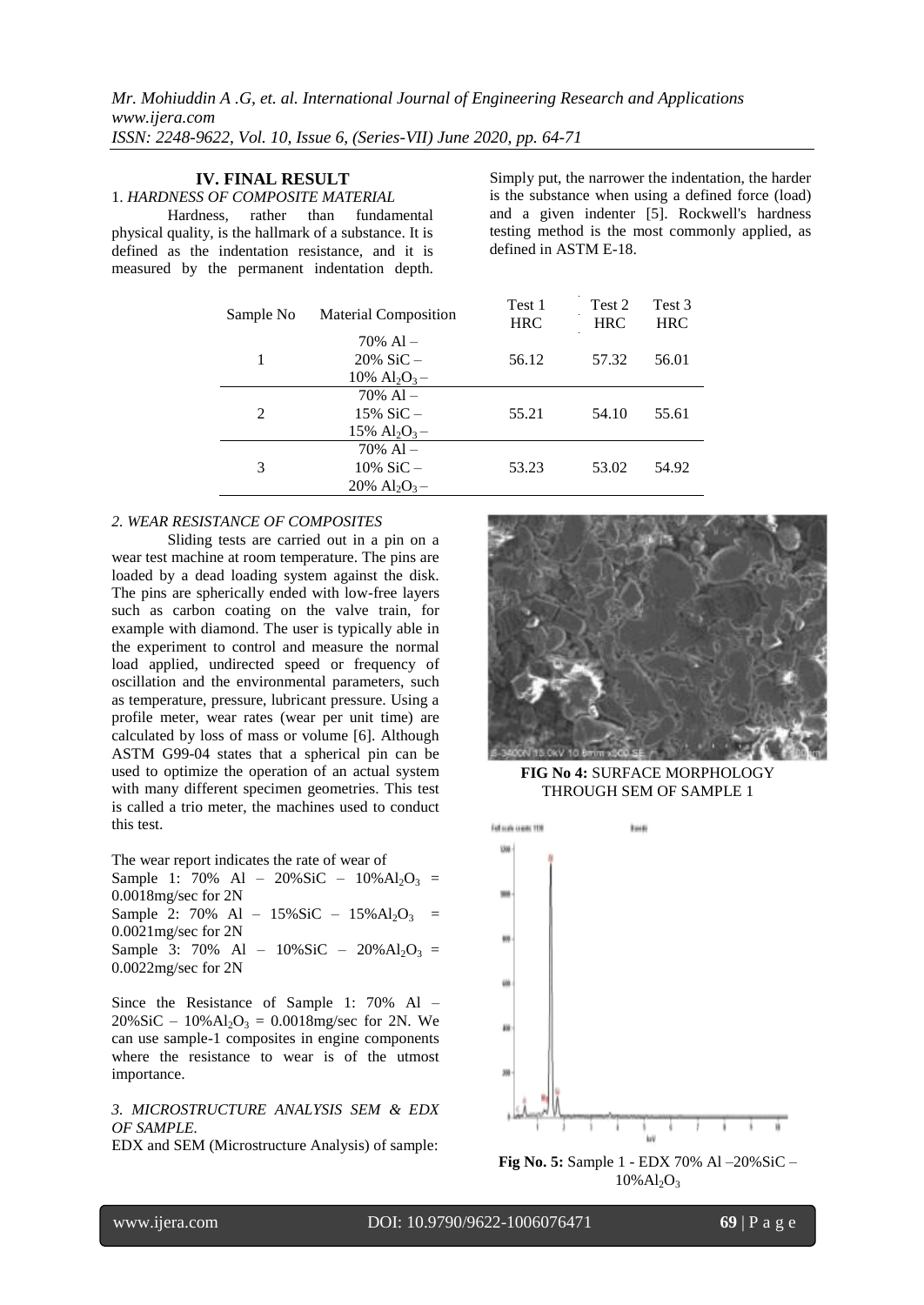

**FIG No. 6:** SURFACE MORPHOLOGY THROUGH SEM OF SAMPLE 2



**Fig No. 7:** Sample 2 - 70% Al – 15%SiC –  $15\%$  Al<sub>2</sub>O<sub>3</sub> = 0.0021 mg/sec for 2N



**Fig No. 8:** SURFACE MORPHOLOGY THROUGH SEM OF SAMPLE 3



 $20\%$  Al<sub>2</sub>O<sub>3</sub> = 0.0022mg/sec for 2N

Al – SiC –  $Al_2O_3$  Product Matrix Compound was synthesized by powder metallurgy technique utilizing a vacuum sintering furnace at 540°C under vacuum atmosphere by adjusting the composition of SiC and  $Al_2O_3$  by 10 percent, 15 percent, 20 percent (mass) at density (95 percent). This document aimed to highlight dry sliding wear of silicone carbide and alumina reinforcement composites. Compared to unreinforced alloy, the incorporation of SiC and  $Al_2O_3$  particles into the Al improves sliding wear resistance. In comparison with the unreinforced alloy, also the hardness of the composite is increased [7]. This study assesses the sliding wearing behavior of 2N composites based on reinforced Al.

The wear of the composite is reduced as the proportion of SiC reinforcement increases. The microstructures analyzes SEM and EDAX were conducted using the Electron Scanning Microscope at the magnification level 100X, 50X & 20X and 10X.

In above Fig No. 4, The SEM confirms that the Sic and  $Al_2O_3$  (strengthening) distribution through the Al matrix.

In above Fig No. 6, The EDX confirms the presence in the prepared specimens of the Al, SiC and  $Al_2O_3$ elements.

In above Fig No. 8, The concentration of the elements & wt% of Al, SiC &  $Al_2O_3$  in the prepared specimens was verified by EDX.

### **V. FUTURE SCOPE OF WORK**

Our study shows that Silicon Carbide and Copper Sulfate can be used to improve the manufacturing process in composites, to minimize